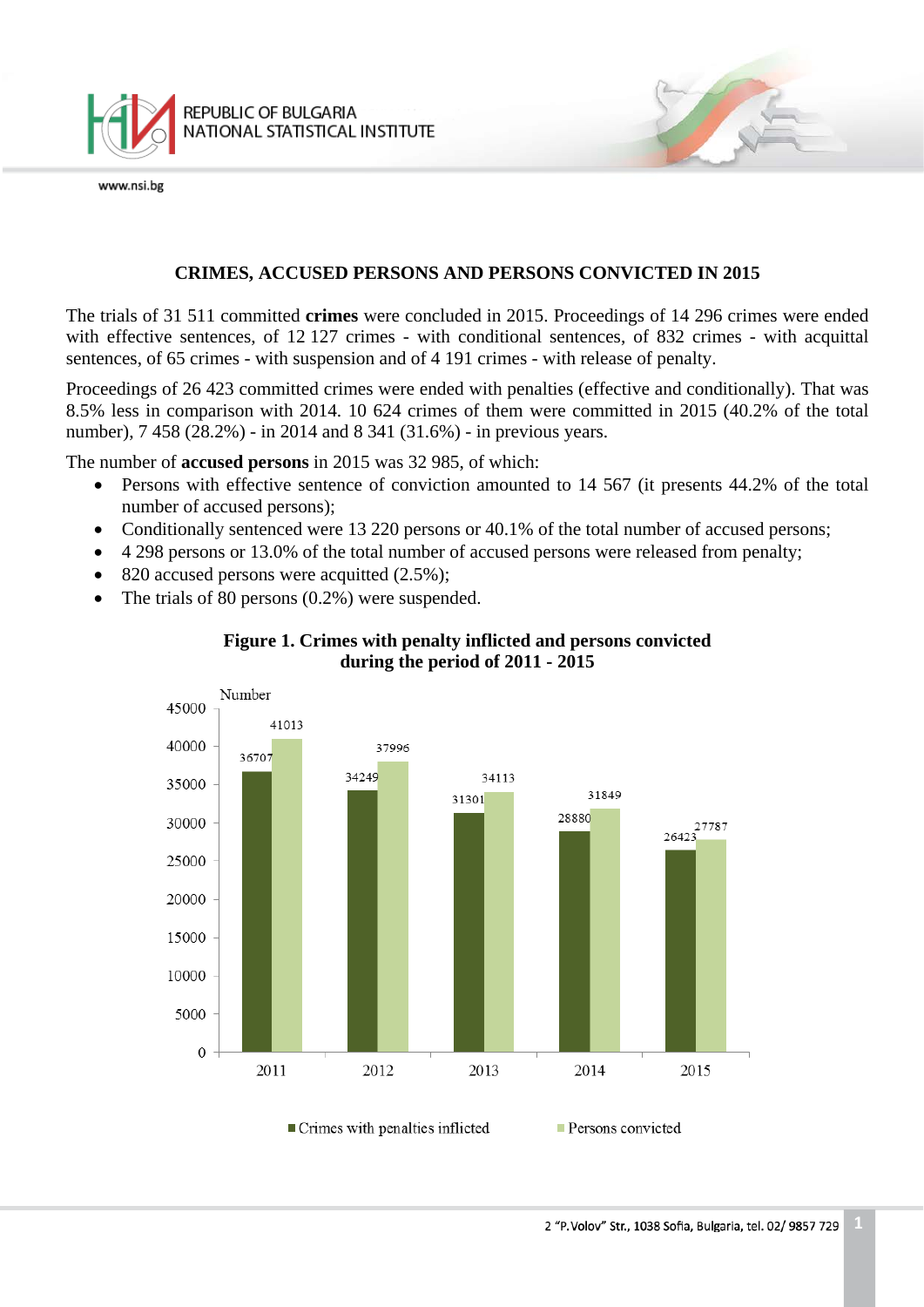

The number of **persons convicted with penalties came into force** was 27 787 in 2015. Compared to 2014 a decrease of the number of persons convicted was observed by 12.8%.

The group of convicted persons aged 14 - 17 years presents 4.5% (1 243 persons) of the total number of convicted persons.

In 2015 the **rate of criminal activity[1](#page-0-0)** was 445 per 100 000 persons of average annual criminally responsible<sup>[2](#page-1-0)</sup> population (age of 14 and over) and it was less compared to 2014 by 12.1%.

| Year | <b>Total</b> | <b>Male</b> | <b>Female</b> |
|------|--------------|-------------|---------------|
| 2011 | 638          | 1225        | 89            |
| 2012 | 596          | 1142        | 86            |
| 2013 | 539          | 1026        | 84            |
| 2014 | 506          | 964         | 80            |
| 2015 | 445          | 846         | 72            |

#### **1. Rate of criminal activity by sex of the persons convicted**

Highest was the rate of criminal activity of age group from 18 to 24 years (1 341 convicted persons per 100 000 persons of the population of the same age group). In growing age groups that coefficient become smaller as the lowest was the rate of criminal activity of persons aged over 50 - 110 persons per 100 000.

The rate of criminal activity of juvenile persons (14 - 17 years) was 494 per 100 000 persons of the respective population as the highest was rate of criminal activity of the persons aged 17 years - 860 persons per 100 000 persons of the total population of that age group.

# **2. Rate of criminal activity by age of the persons convicted in 2014 and 2015**

| Age          | 2014 | 2015 |
|--------------|------|------|
| <b>Total</b> | 506  | 445  |
| $14 - 17$    | 655  | 494  |
| $18 - 24$    | 1485 | 1341 |
| $25 - 29$    | 1085 | 927  |
| $30 - 39$    | 793  | 717  |
| $40 - 49$    | 480  | 445  |
| 50 and over  | 122  | 110  |

 $\frac{1}{\sqrt{2}}$  $1$  Persons convicted per 100 000 persons of the average annual population aged 14 and over.

<span id="page-1-0"></span><sup>&</sup>lt;sup>2</sup> According to Art. 31, para 1 and 2 of the Penal Code. See methodological notes.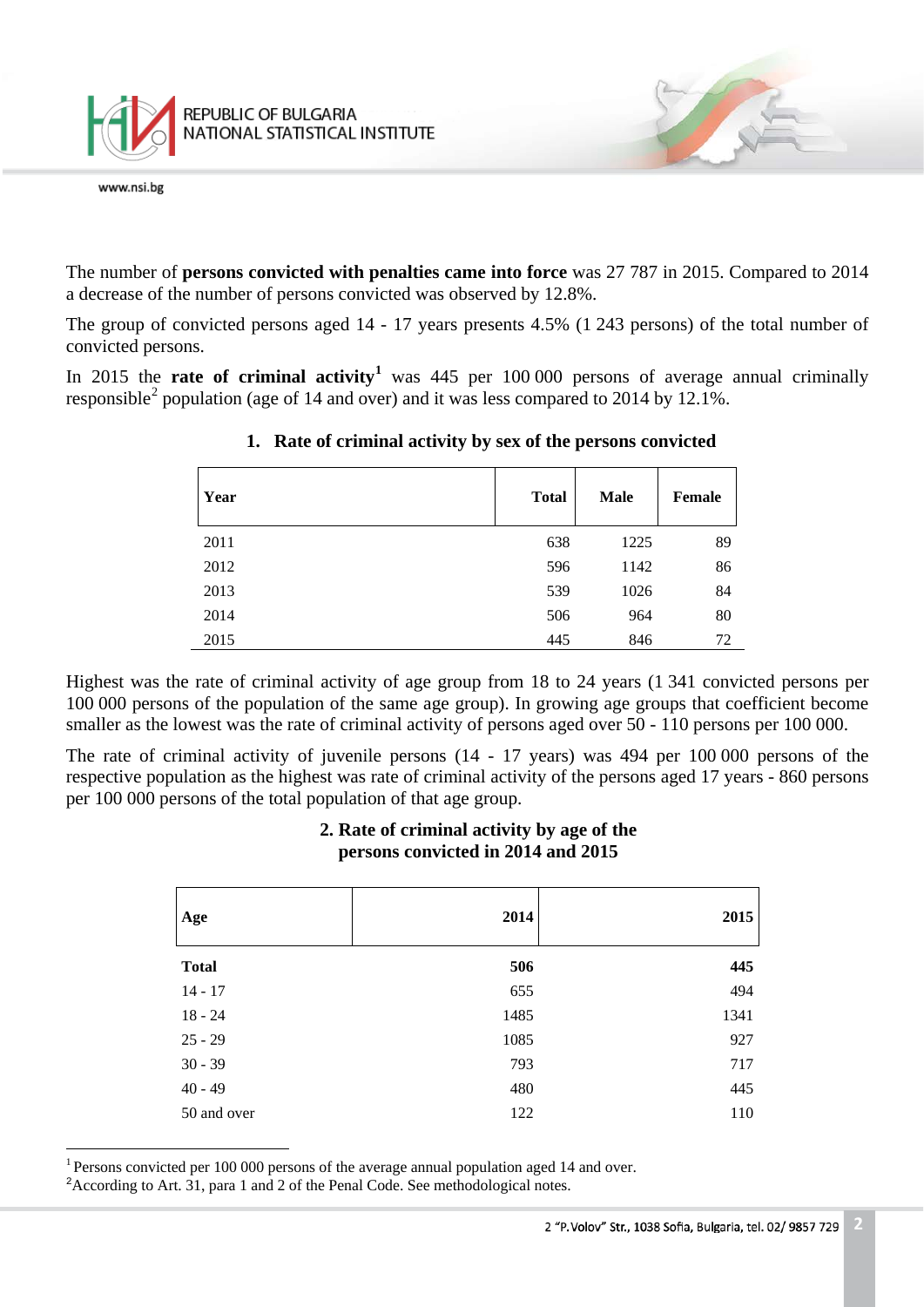

# **Crimes with penalty inflicted and persons convicted by chapters of the Penal Code and some kinds of crimes**

# **Generally dangerous crimes**

**The crimes of general danger** (such committed in a way presenting a general danger or by means of general danger at the transport and communication, directed against public health or environment, related to the usage of nuclear energy for peace purposes, and other crimes of general danger) hold the first place as a number and relative share in the total of punished criminality in 2015. In 2015, 10 490 crimes of this kind have been punished, that presents 39.7% of the total crimes ended with penalties. The number of persons convicted for commitment of that type of crimes was 10 093 or 36.3% of the total number of convicted persons. In comparison with 2014 an increase was observed by 1.0% of crimes and persons convicted for that type of crimes.

- Among the generally dangerous crimes the highest were number and relative share of punished *crimes against the transport and communications* 8 116. That presents 77.4% of the total number of generally dangerous crimes. The number of persons convicted for that kind of crimes was 7 960 or 78.9% of the convicted for generally dangerous crimes persons.
- In 2015 the number of punished drug-related crimes was 1 739, as persons convicted for that type of crimes was 1 570.

# **Crimes against the property**

**The crimes against the property** (theft and robbery of property, misappropriation, fraud, extortion, receiving stolen goods, destroying and damaging of property) hold second place in the structure of punished criminality. The number of punished crimes against the property in 2015 was 6 523 or 24.7% of the total number of crimes with penalty inflicted. Persons convicted for that type of crimes were 8 041 that presents 28.9% of the total number of convicted persons in 2015.

- *Thefts of property* were most populated crimes among the punished crimes against the property. Their relative share was 70.4% from the crimes against property and 17.4% from the total number of crimes with penalties inflicted. 4 593 crimes of that kind were concluded with penalty and 6 054 persons were convicted.
- According to their legal and criminal characteristics, *robberies* are among most grave crimes. 706 persons were convicted for commitment of 576 robberies in 2015.
- 547 crimes were ended with penalties for committed *frauds* as the number of persons convicted for that type of crimes was 559 (7.0% of the total number of persons convicted for crimes against the property).

# **Crimes against the activity of state bodies, public organizations and persons performing public duties**

2 699 **crimes against the activity of state bodies, public organizations and persons performing public**  duties (crimes against the order governing, crimes at work, crimes against the justice and bribery) were ended with penalties in 2015. That presents 10.2% of the total number of punished crimes. 3 577 persons were convicted for that type of crimes, or 12.9% of the total number of convicted persons.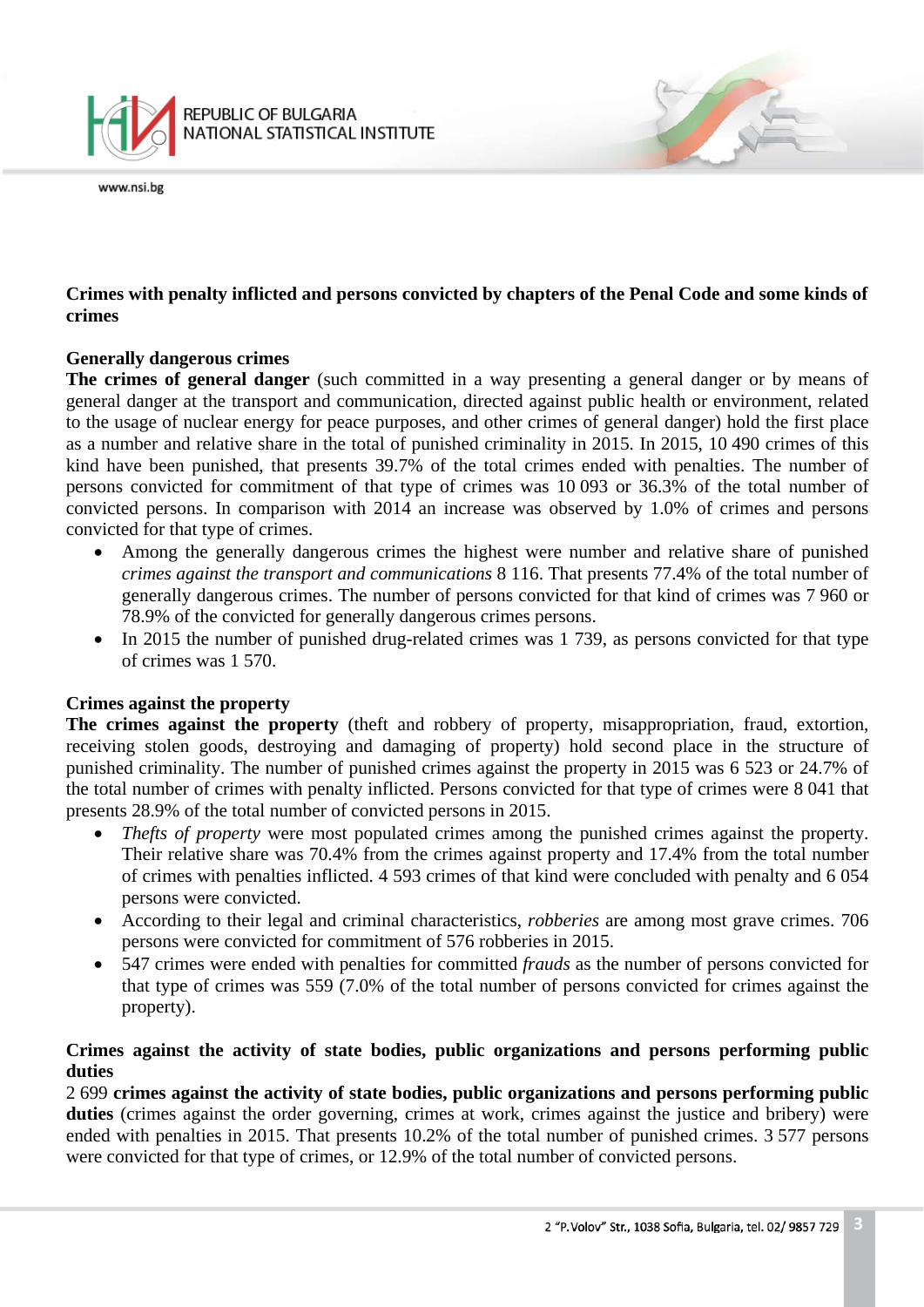

- *Illegal crossing of the boundary* is the most widely distributed kind among these crimes. For 1 918 committed crimes 2 732 persons were convicted that presents 71.1% and 76.3% of the total number of crimes and persons convicted for crimes against the activity of state bodies, public organizations and persons performing public duties respectively.
- For commitment of 199 *bringing of persons across the boundary* 261 persons, or 7.3% of convicted for crimes against the activity of state bodies, public organizations and persons performing public duties respectively, were convicted.

#### **Crimes against the economy**

Punished **crimes against the economy** (general property offences, crimes against the creditors, individual economic branches, custom regime and against the monetary and credit system) in 2015 were 2 133 or 8.1% of the total number of punished crimes. For commitment of that kind of crimes 2 154 persons were convicted that presents 7.8% of the total number of persons convicted.

#### **Crimes against the person**

In 2015 1 757 (6.6%) **crimes against the person** (homicides, bodily harm, kidnapping and illegal constraint, compulsion, insult and libel, depravity and traffic of people) were ended with penalty as 1 477 persons (5.3%) were convicted.

- Among the crimes against the person highest was the number and relative share of *bodily harms*. The number of crimes ended with penalties inflicted for commitment of that type of crimes was 758. For that type of crimes 701 persons were convicted (47.5% of the total number of convicted persons for crimes against the person).
- 132 persons were convicted for commitment of 120 *homicides* (committed and attempted).
- 251 criminal proceedings were concluded with penalty for *debauchery* as 208 persons were convicted.
- The number of persons convicted for *rape* (committed and attempted) amounted to 51 persons for 55 committed and attempted rapes.
- 100 trials for *trafficking of people* were concluded with penalty as persons convicted for that kind of crimes commitment were 35.

# **Persons convicted for other types of crimes**

In 2015 were convicted for commitment of:

- Crimes against the marriage, family and youth 817 persons (2.9% of the total number of convicted);
- Documentary crimes 644 persons (2.3%);
- Crimes against the order and public peace 567 persons (2.0%);
- Crimes against the rights of citizens  $-265$  persons  $(1.0\%)$ ;
- Crimes against the financial, tax and insurance systems 151 persons (0.5%).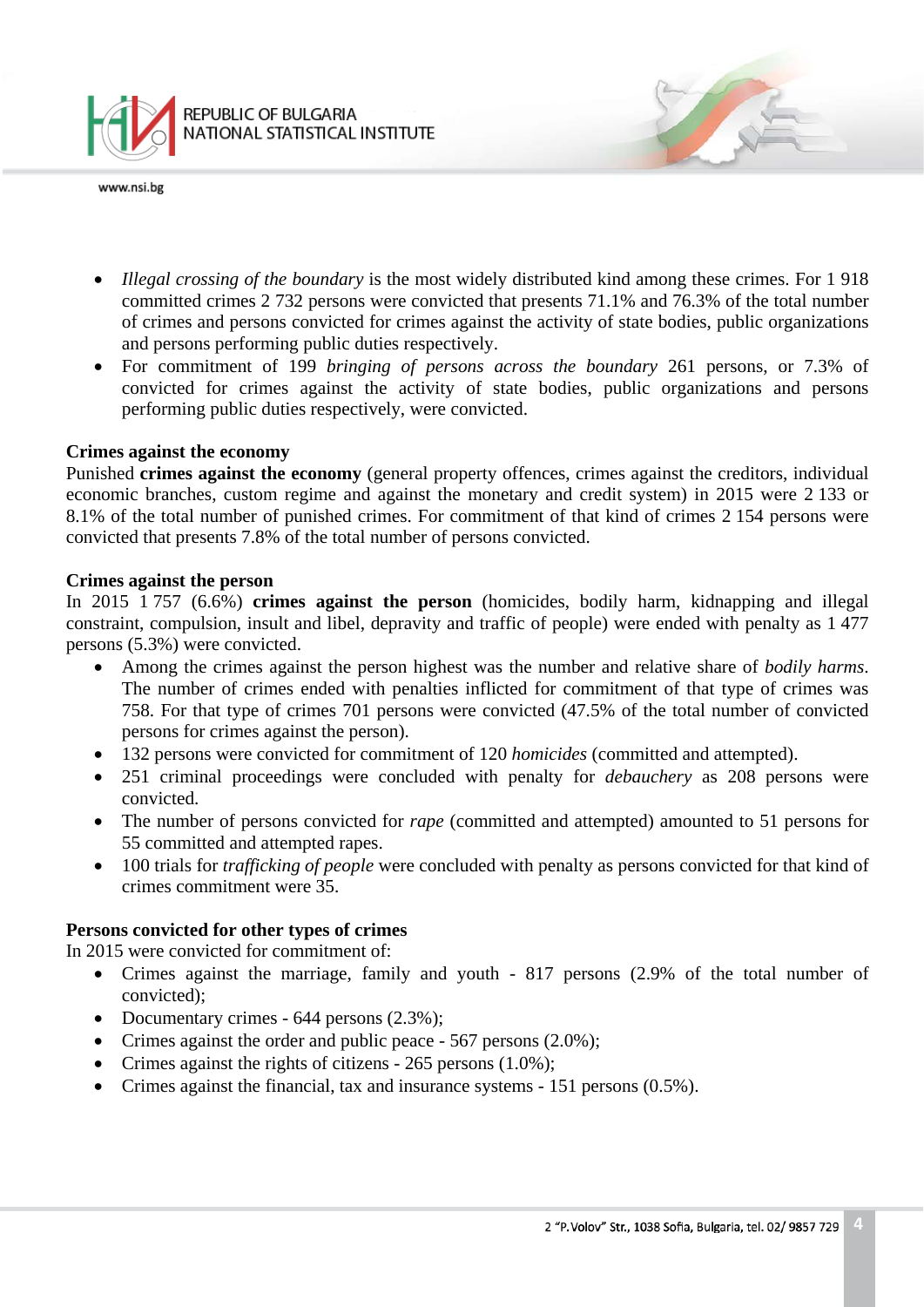

#### **Persons convicted by gender and age**

The distribution of convicted persons by gender and age in 2015 was:

- The number of convicted males was 25 446 or 91.6% of the total number of convicted persons. The highest was number and relative share of males aged 30 - 39 years - 26.1% of the total number of convicted males.
- The number of convicted females was 2 341. The highest number and relative share were females aged 30 - 39 years - 28.5% of the total number of convicted females.

The coefficient of criminal activity of convicted males was 846 per 100 000 persons of respective population as well as for females it was 72 per 100 000 persons.



#### **Figure 2. Structure of persons convicted by age in 2015**

#### **Persons convicted by penalties imposed**

In the structure of convicted persons by penalty imposed highest was the number and relative share of persons convicted to *imprisonment*. They were 18 783 (67.6% of the total number of convicted persons) in 2015.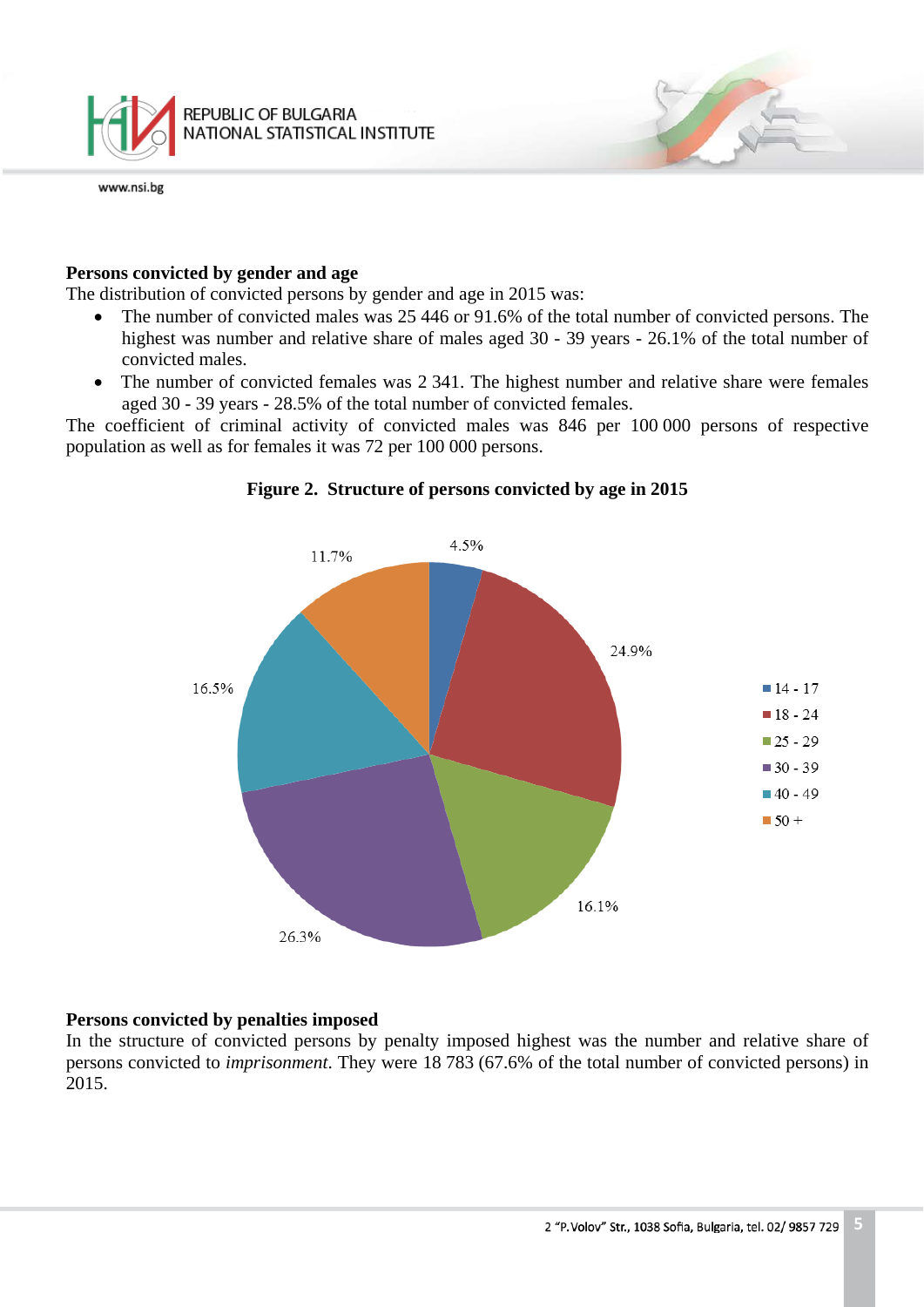

| Imprisonment        | <b>Number</b> | Structure $(\% )$ |
|---------------------|---------------|-------------------|
| <b>Total</b>        | 18783         | <b>100.0</b>      |
| Up to 6 months      | 9937          | 52.9              |
| From 6 to 12 months | 4771          | 25.4              |
| From 1 to 3 years   | 3415          | 18.2              |
| From 3 to 5 years   | 367           | 1.9               |
| From 5 to 10 years  | 200           | 1.0               |
| From 10 to 15 years | 49            | 0.3               |
| From 15 to 20 years | 31            | 0.2               |
| From 20 to 30 years | 13            | 0.1               |

#### **3. Persons convicted to imprisonment in 2015**

Penalty of *probation* was imposed to 7 884 persons (28.4% of the total number of convicted persons). Penalty of *fine* was imposed to 889 persons, or 3.2% of the total number of convicted persons. Penalty of *life imprisonment and life imprisonment without parole* - to 2 persons.



**Figure 3. Structure of persons convicted by penalty imposed during the period of 2011 - 2015**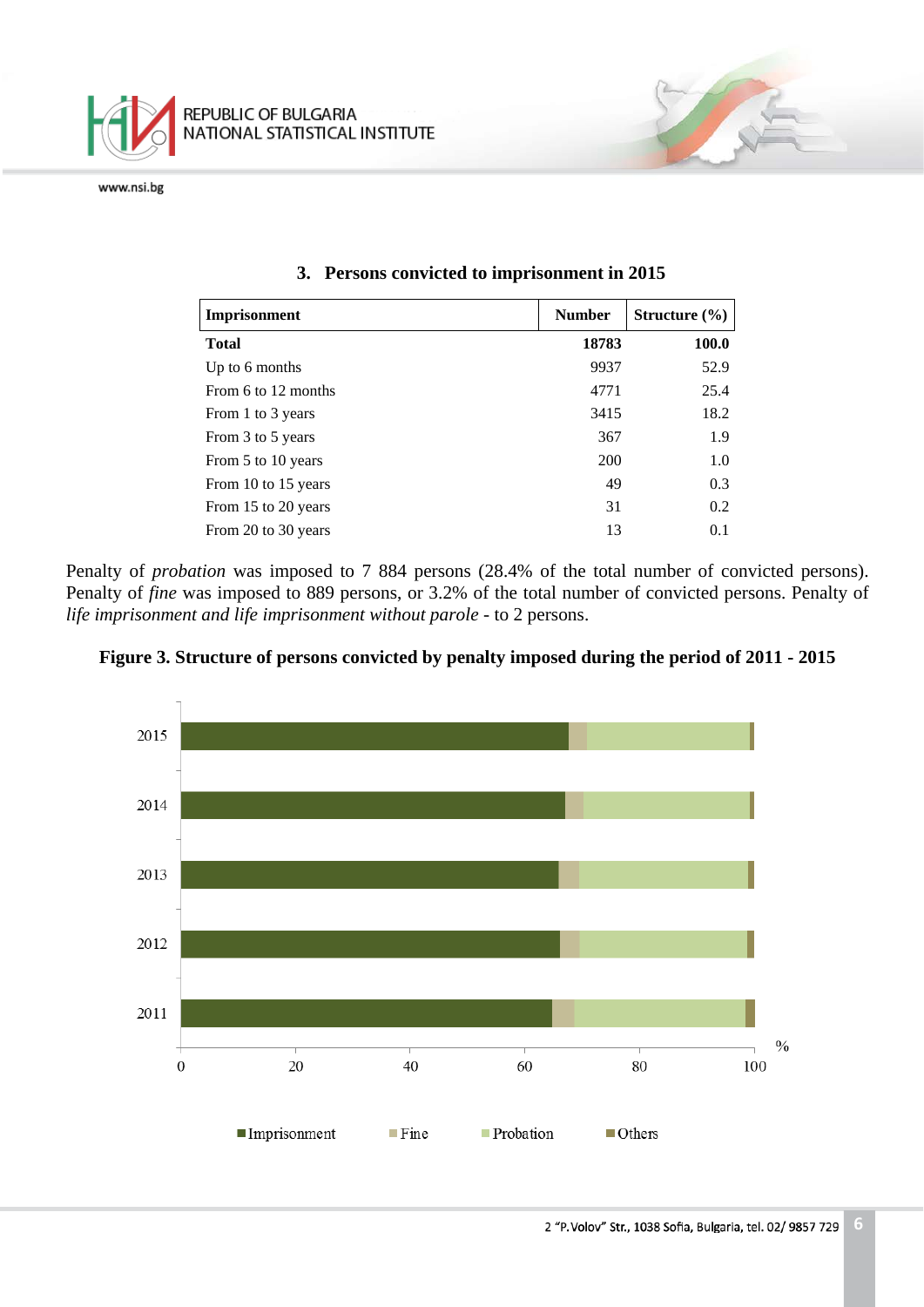

#### **Methodological notes**

Statistical data on crimes with penalties inflicted and persons convicted are obtained on the basis of annual data, received from the regional, district and military courts.

The survey object is the activity of the regional and district courts on penal trials of general, private and administrative character. Since 1998 the information for the activity of military courts is also included and since 2012 - of the Special Criminal Court. The information about the activity of Supreme Court of Cassation is not included.

Surveyed units are crimes, concluded with penalty inflicted and persons convicted with sentences come into force.

The numbers of crimes and persons convicted for certain reference year include those with sentence that has come into force during the same year.

The number of accused persons covers: convicted persons, conditionally convicted, discharged persons with proceedings finished suspension and persons with proceedings released from penalty.

Persons convicted with all kinds of inflicted penalty, including conditionally sentenced persons are included in the total number of persons convicted.

All crimes with penalties inflicted regardless they had been committed by one or more persons are included in the number of crimes concluded with penalty inflicted.

The age of persons convicted is given in completed years.

Persons who have completed 14, but not 18 years are considered juveniles.

Adult are persons above 18 years.

Convicted juvenile persons are included in the total number of persons convicted.

According to Chapter Three, Art. 31, para 1 and 2 of the Penal Code criminally responsible is the person of age - who has accomplished 18 years of age, who in a state of sanity commits a crime. A juvenile who has accomplished 14 years of age but who has not accomplished 18 years of age shall be criminally responsible if he could have realized the quality and the importance of the act and handle his conduct.

The criminal activity rate is calculated as correlation between the number of persons convicted and average annual number of the criminally responsible population (age of 14 and over) per 100 000 persons.

Data on crimes with penalties inflicted and persons convicted are obtained on the basis of the NSI's statistical survey data and data from administrative source - the Unified Information System for Counteraction to Criminality.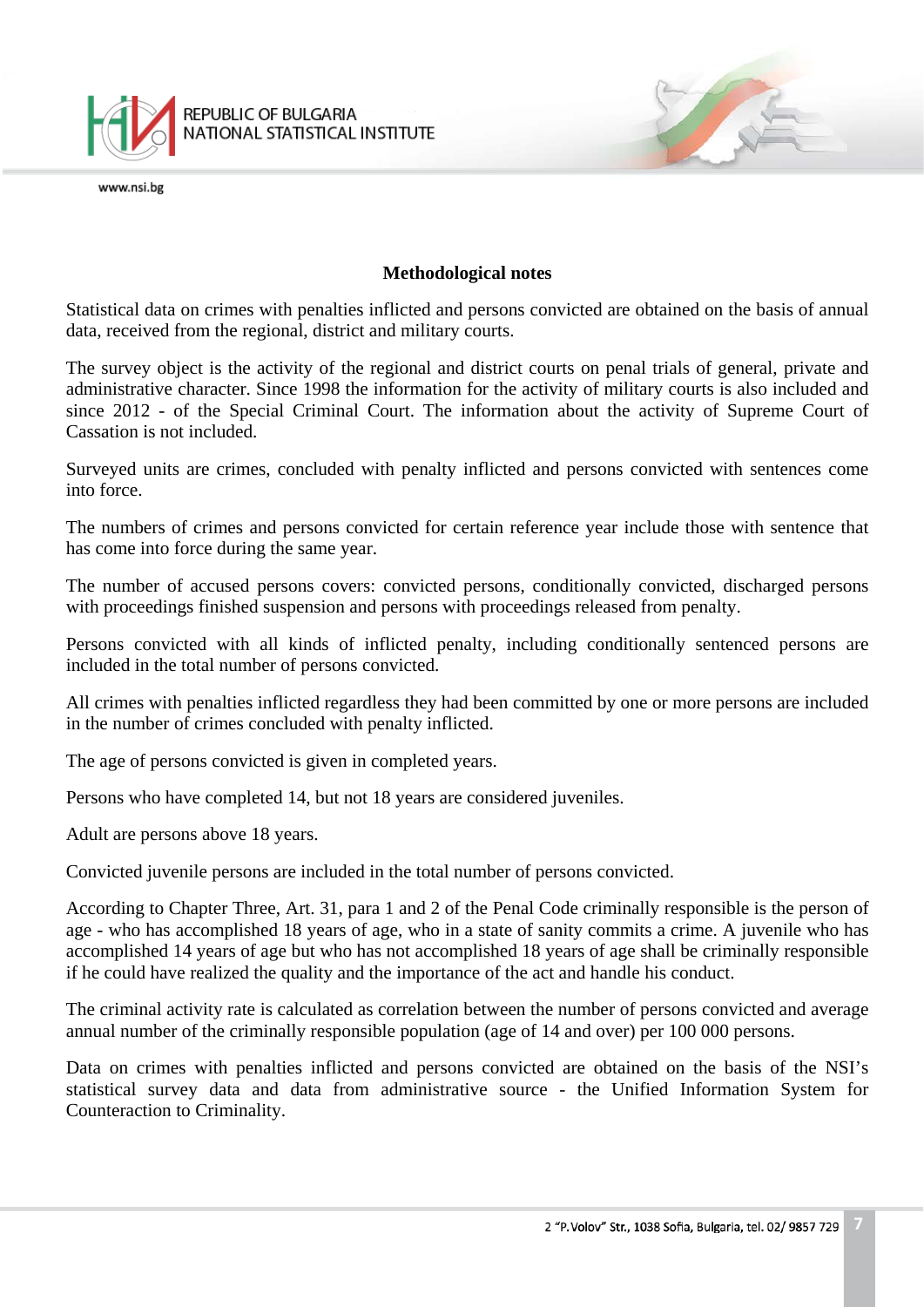

Additional statistical information on crimes with penalties inflicted and persons convicted are available in the Information System INFOSTAT [\(https://infostat.nsi.bg/infostat/pages/module.jsf?x\\_2=56\)](https://infostat.nsi.bg/infostat/pages/module.jsf?x_2=56) and on the NSI's website [\(www.nsi.bg\)](http://www.nsi.bg/), theme 'Justice and crime'.

7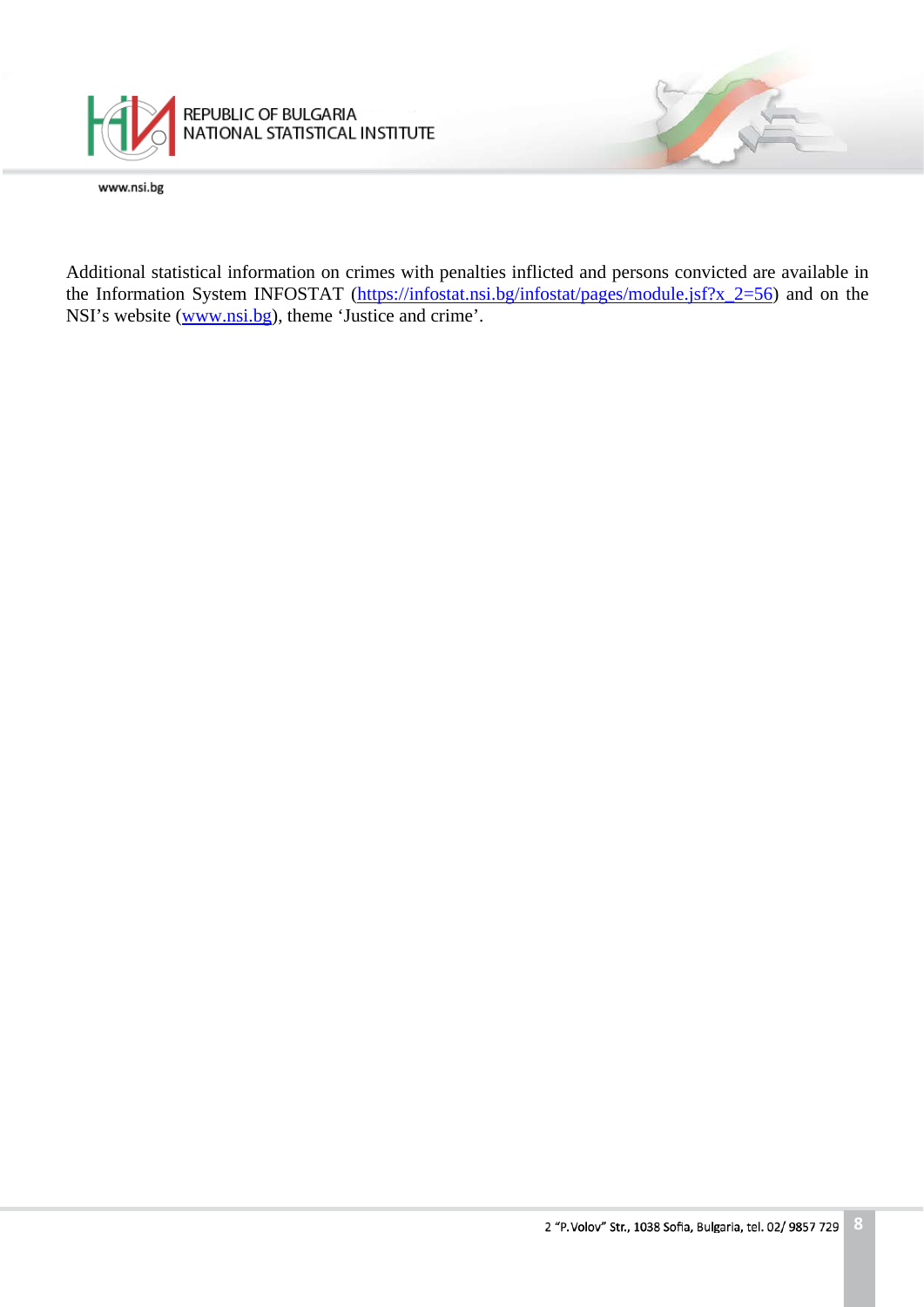

#### **Annex**

#### **Table 1**

# **Crimes with penalties inflicted by chapters of the Penal Code and some kind of crimes<sup>1</sup>**

|                                                                                              |       |       |       |       | (Number) |
|----------------------------------------------------------------------------------------------|-------|-------|-------|-------|----------|
| <b>Chapters of the Penal Code</b><br><b>Kinds of crimes</b>                                  | 2011  | 2012  | 2013  | 2014  | 2015     |
| Total <sup>2</sup>                                                                           | 36707 | 34249 | 31301 | 28880 | 26423    |
| of which:                                                                                    |       |       |       |       |          |
| Crimes against the person<br>of which:                                                       | 2121  | 2053  | 1818  | 1741  | 1757     |
| Intentinal homicide (committed and attempted)                                                | 142   | 136   | 106   | 103   | 120      |
| Bodily harm                                                                                  | 962   | 943   | 774   | 762   | 758      |
| Depravity                                                                                    | 366   | 354   | 327   | 307   | 251      |
| of which: Rape (committed and attempted)<br>Crimes against the marriage, family and          | 86    | 98    | 97    | 83    | 55       |
| youth                                                                                        | 876   | 1059  | 861   | 971   | 857      |
| <b>Crimes against the property</b><br>of which:                                              | 13272 | 11679 | 9629  | 7937  | 6523     |
| Theft                                                                                        | 10163 | 8801  | 7244  | 5823  | 4593     |
| Robbery                                                                                      | 1050  | 936   | 775   | 693   | 576      |
| Misappropriation                                                                             | 199   | 204   | 184   | 132   | 115      |
| Crimes against the economy                                                                   | 2802  | 2980  | 3192  | 2809  | 2133     |
| Crimes against the financial, tax and                                                        |       |       |       |       |          |
| insurance systems                                                                            | 141   | 212   | 153   | 152   | 180      |
| Crimes against the activity of state bodies,<br>public organisations and persons, performing |       |       |       |       |          |
| public duties                                                                                | 1701  | 1820  | 2659  | 3034  | 2699     |
| <b>Documentary crimes</b>                                                                    | 1360  | 1382  | 1206  | 1098  | 957      |
| Crimes against the order and the public peace                                                | 835   | 767   | 656   | 567   | 524      |
| of which: Hooliganism                                                                        | 564   | 527   | 413   | 407   | 383      |
| <b>Generally dangerous crimes</b><br>of which:                                               | 13298 | 11983 | 10898 | 10252 | 10490    |
| Crimes against the transport and communications                                              | 10860 | 9516  | 8405  | 7996  | 8116     |
| Theft of motor vehicles                                                                      | 211   | 194   | 172   | 142   | 180      |
| Drug - related crimes                                                                        | 1512  | 1533  | 1662  | 1555  | 1739     |
| <b>Military crimes</b>                                                                       | 16    | 16    | 11    | 5     | 1        |

<sup>1</sup> According to sentences come into force.

<sup>2</sup> Incl. persons convicted for crimes committed abroad.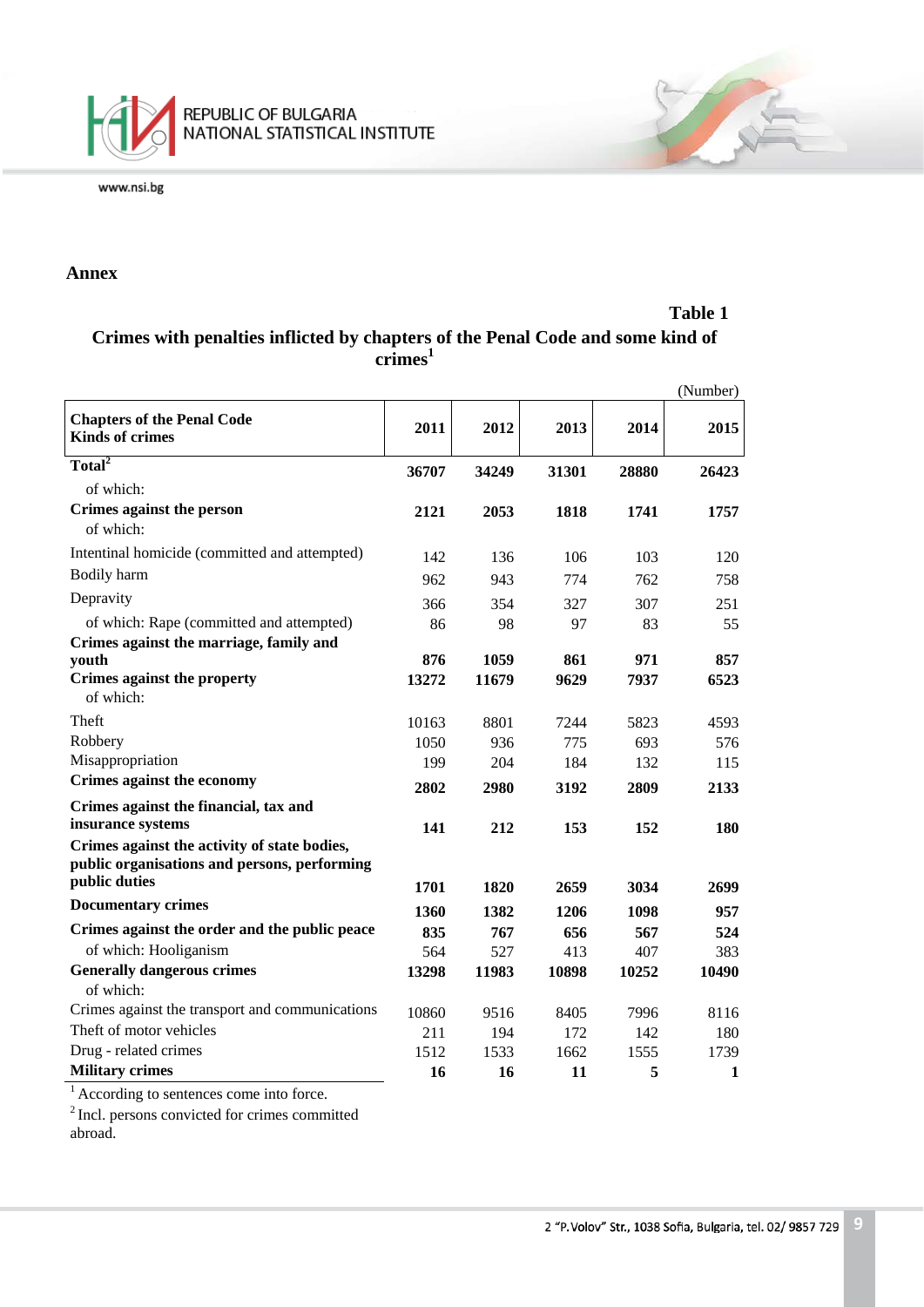

#### **Table 2**

|                                                                                                               |       |       |       |       | (Number) |
|---------------------------------------------------------------------------------------------------------------|-------|-------|-------|-------|----------|
| <b>Chapters of the Penal Code</b>                                                                             | 2011  | 2012  | 2013  | 2014  | 2015     |
| <b>Kinds of crimes</b>                                                                                        |       |       |       |       |          |
| Total <sup>2</sup>                                                                                            | 41013 | 37996 | 34113 | 31849 | 27787    |
| of which:                                                                                                     |       |       |       |       |          |
| Crimes against the person                                                                                     | 1967  | 1935  | 1635  | 1526  | 1477     |
| of which:                                                                                                     |       |       |       |       |          |
| Intentinal homicide (committed and attempted)                                                                 | 148   | 140   | 111   | 108   | 132      |
| Bodily harm                                                                                                   | 995   | 969   | 741   | 765   | 701      |
| Depravity                                                                                                     | 304   | 329   | 312   | 263   | 208      |
| of which: rape (committed and attempted)                                                                      | 87    | 99    | 101   | 87    | 51       |
| Crimes against the marriage, family and                                                                       | 838   | 1042  | 840   | 923   | 817      |
| youth                                                                                                         |       |       |       |       |          |
| Crimes against the property                                                                                   | 17901 | 15728 | 12392 | 10003 | 8041     |
| of which:                                                                                                     |       |       |       |       |          |
| Theft                                                                                                         | 14541 | 12616 | 9864  | 7794  | 6054     |
| Robbery                                                                                                       | 1325  | 1169  | 964   | 847   | 706      |
| Misappropriation                                                                                              | 203   | 211   | 160   | 139   | 116      |
| Crimes against the economy                                                                                    | 2987  | 3155  | 3283  | 2865  | 2154     |
| Crimes against the financial, tax and<br>insurance systems                                                    | 109   | 147   | 134   | 135   | 151      |
| Crimes against the activity of state bodies,<br>public organisations and persons, performing<br>public duties | 1990  | 2125  | 3527  | 4901  | 3577     |
| <b>Documentary crimes</b>                                                                                     | 1127  | 1187  | 894   | 762   | 644      |
| Crimes against the order and the public peace                                                                 | 867   | 750   | 684   | 566   | 567      |
| of which: hooliganism                                                                                         | 542   | 495   | 403   | 403   | 402      |
| <b>Generally dangerous crimes</b>                                                                             | 12934 | 11605 | 10484 | 9866  | 10093    |
| of which:                                                                                                     |       |       |       |       |          |
| Crimes against the transport and                                                                              | 10638 | 9330  | 8239  | 7841  | 7960     |
| communications                                                                                                |       |       |       |       |          |
| Theft of motor vehicles                                                                                       | 263   | 204   | 179   | 170   | 182      |
| Drug - related crimes                                                                                         | 1432  | 1427  | 1491  | 1388  | 1570     |
| <b>Military crimes</b>                                                                                        | 17    | 25    | 6     | 3     |          |

# **Persons convicted by chapters of the Penal code and some kinds of crimes<sup>1</sup>**

<sup>1</sup> According to sentences come into force.

<sup>2</sup> Incl. persons convicted for crimes committed abroad.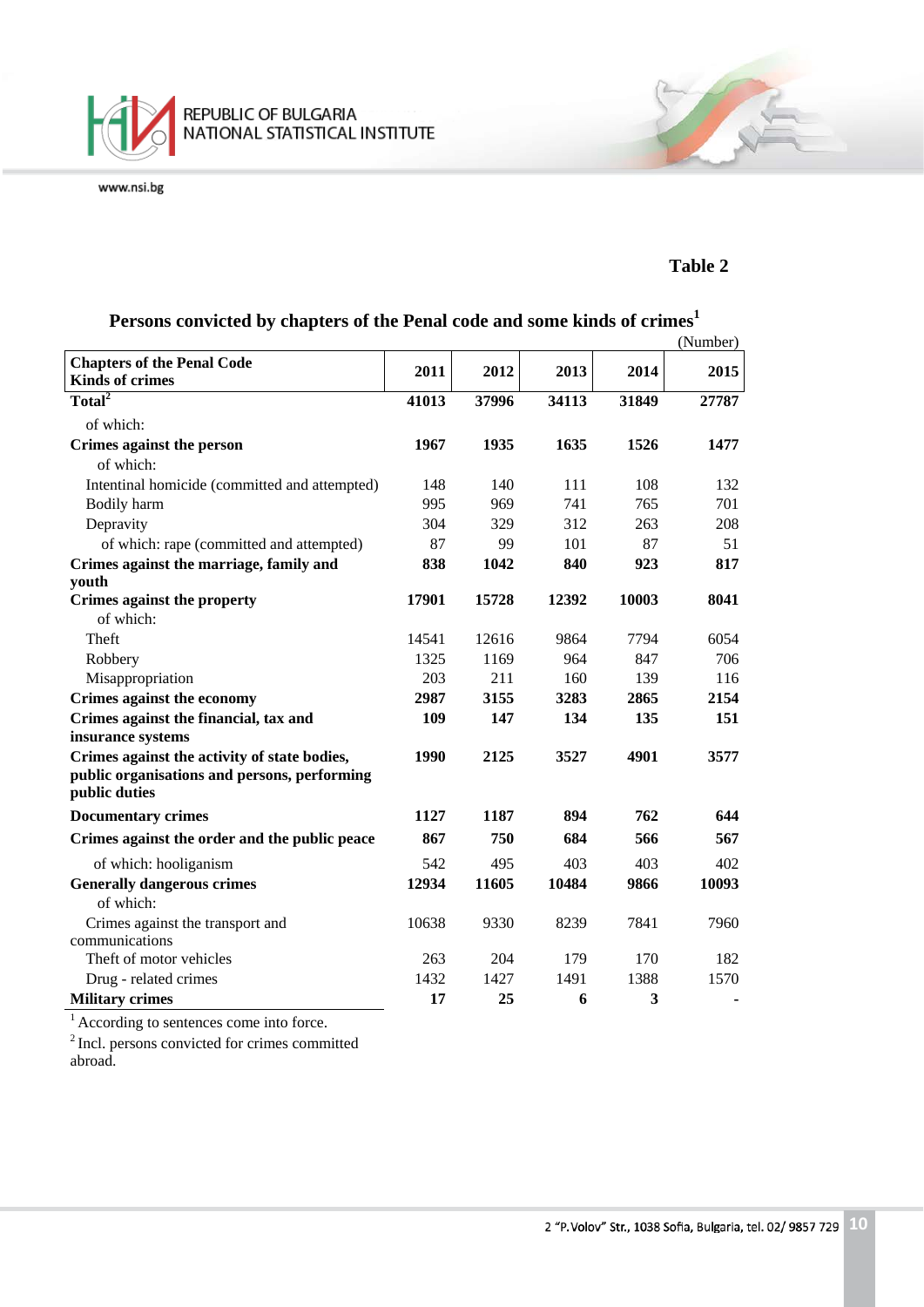

#### **Таble 3**

|                    | 2011          | 2012  | 2013          | 2014  | 2015  |
|--------------------|---------------|-------|---------------|-------|-------|
|                    | <b>Number</b> |       |               |       |       |
| Total <sup>1</sup> | 41013         | 37996 | 34113         | 31849 | 27787 |
| Male               | 38053         | 35154 | 31374         | 29250 | 25446 |
| Female             | 2960          | 2842  | 2739          | 2599  | 2341  |
|                    |               |       | Srtucture - % |       |       |
| Total <sup>1</sup> | 100.0         | 100.0 | 100.0         | 100.0 | 100.0 |
| Male               | 92.8          | 92.5  | 92.0          | 91.8  | 91.6  |
| Female             | 7.2           | 7.5   | 8.0           | 8.2   | 8.4   |

#### **Persons convicted according to sentences come into force by gender**

<sup>1</sup> Incl. persons convicted for crimes committed abroad.

#### **Таble 4**

# **Persons convicted according to sentences come into force by age**

| Age                | 2011  | 2012          | 2013          | 2014  | 2015  |  |
|--------------------|-------|---------------|---------------|-------|-------|--|
|                    |       | <b>Number</b> |               |       |       |  |
| Total <sup>1</sup> | 41013 | 37996         | 34113         | 31849 | 27787 |  |
| $14 - 17$          | 2746  | 2312          | 1880          | 1633  | 1243  |  |
| $18 - 24$          | 11259 | 9818          | 8705          | 8193  | 6909  |  |
| $25 - 29$          | 6832  | 6470          | 5801          | 5294  | 4486  |  |
| $30 - 39$          | 10425 | 9839          | 8979          | 8256  | 7317  |  |
| $40 - 49$          | 5947  | 5663          | 5104          | 4892  | 4595  |  |
| $50 +$             | 3774  | 3894          | 3644          | 3581  | 3237  |  |
| Unspecified        | 30    |               |               |       |       |  |
|                    |       |               | Srtucture - % |       |       |  |
| Total <sup>1</sup> | 100.0 | 100.0         | 100.0         | 100.0 | 100.0 |  |
| $14 - 17$          | 6.7   | 6.1           | 5.5           | 5.1   | 4.5   |  |

| Total <sup>1</sup> | 100.0 | 100.0 | 100.0 | 100.0 | 100.0 |
|--------------------|-------|-------|-------|-------|-------|
| $14 - 17$          | 6.7   | 6.1   | 5.5   | 5.1   | 4.5   |
| $18 - 24$          | 27.5  | 25.8  | 25.5  | 25.7  | 24.9  |
| 25 - 29            | 16.7  | 17.0  | 17.0  | 16.6  | 16.1  |
| $30 - 39$          | 25.4  | 25.9  | 26.3  | 25.9  | 26.3  |
| 40 - 49            | 14.5  | 14.9  | 15.0  | 15.4  | 16.5  |
| $50+$              | 9.2   | 10.3  | 10.7  | 11.3  | 11.7  |
| Unspecified        |       |       |       |       |       |

<sup>1</sup> Incl. persons convicted for crimes committed abroad.